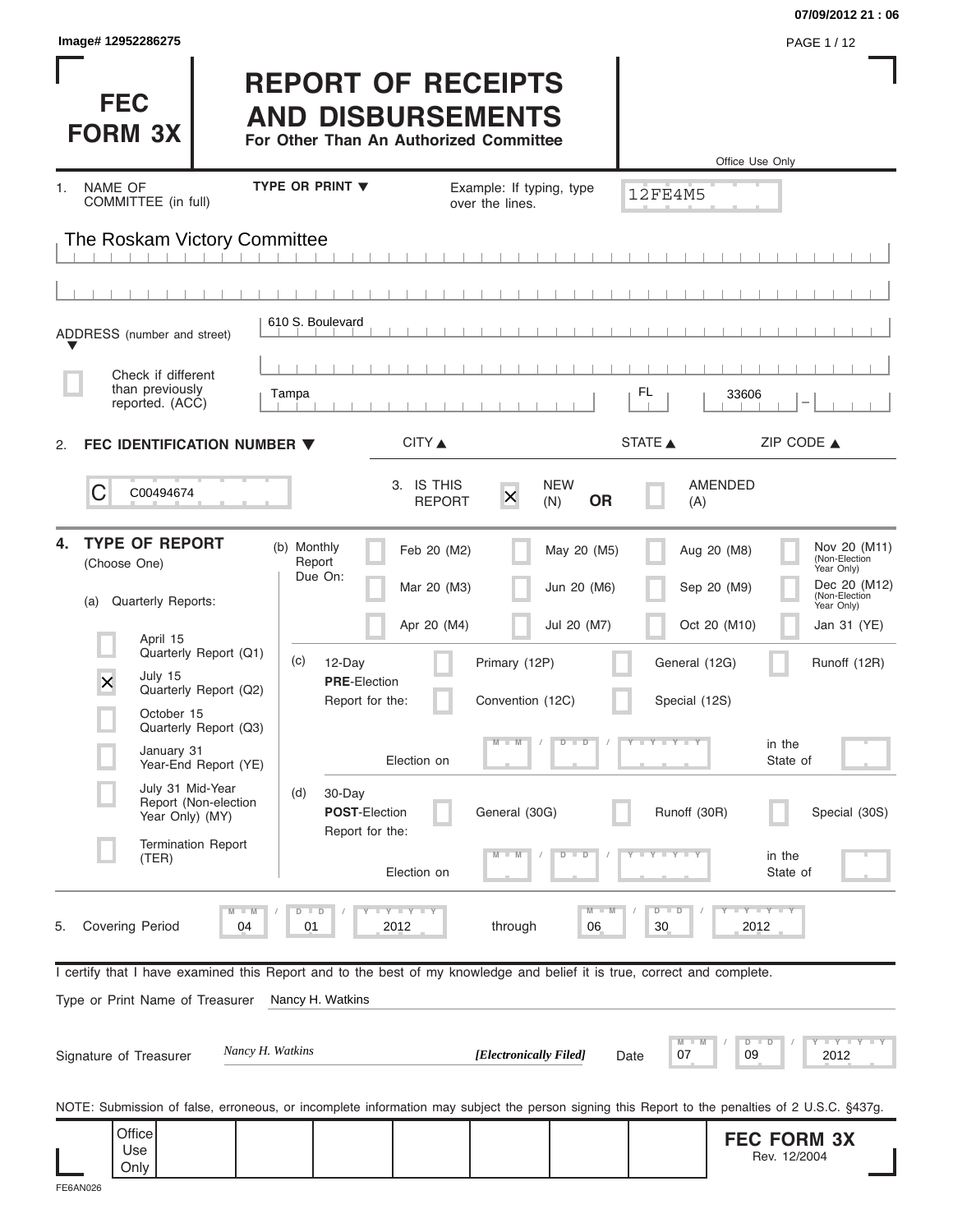# **SUMMARY PAGE**

|    | lmage# 12952286276                                                                                  |                                                      |                                                 |
|----|-----------------------------------------------------------------------------------------------------|------------------------------------------------------|-------------------------------------------------|
|    | FEC Form 3X (Rev. 02/2003)                                                                          | <b>SUMMARY PAGE</b><br>OF RECEIPTS AND DISBURSEMENTS | Page 2                                          |
|    | Write or Type Committee Name                                                                        |                                                      |                                                 |
|    | The Roskam Victory Committee                                                                        |                                                      |                                                 |
|    | Report Covering the Period:<br>From:                                                                | Y L<br>Ÿ<br>D<br>D<br>01<br>04<br>2012<br>To:        | D<br>06<br>30<br>2012                           |
|    |                                                                                                     | <b>COLUMN A</b><br><b>This Period</b>                | <b>COLUMN B</b><br><b>Calendar Year-to-Date</b> |
| 6. | Cash on Hand<br>(a)<br>$-\gamma$<br>January 1,<br>2012                                              |                                                      | 15402.81                                        |
|    | Cash on Hand at<br>(b)<br>Beginning of Reporting Period                                             | 14649.81                                             |                                                 |
|    | Total Receipts (from Line 19)<br>(c)                                                                | 76500.00                                             | 76500.00                                        |
|    | Subtotal (add Lines 6(b) and<br>(d)<br>6(c) for Column A and Lines<br>6(a) and 6(c) for Column B)   | 91149.81                                             | 91902.81                                        |
| 7. | Total Disbursements (from Line 31)                                                                  | 57256.85                                             | 58009.85                                        |
| 8. | Cash on Hand at Close of<br><b>Reporting Period</b><br>(subtract Line 7 from Line 6(d))             | 33892.96                                             | 33892.96                                        |
| 9. | Debts and Obligations Owed TO<br>the Committee (Itemize all on<br>Schedule C and/or Schedule D)     | 0.00                                                 |                                                 |
|    | 10. Debts and Obligations Owed BY<br>the Committee (Itemize all on<br>Schedule C and/or Schedule D) | 0.00                                                 |                                                 |

This committee has qualified as a multicandidate committee. (see FEC FORM 1M)

#### **For further information contact:**

Federal Election Commission 999 E Street, NW Washington, DC 20463

Toll Free 800-424-9530 Local 202-694-1100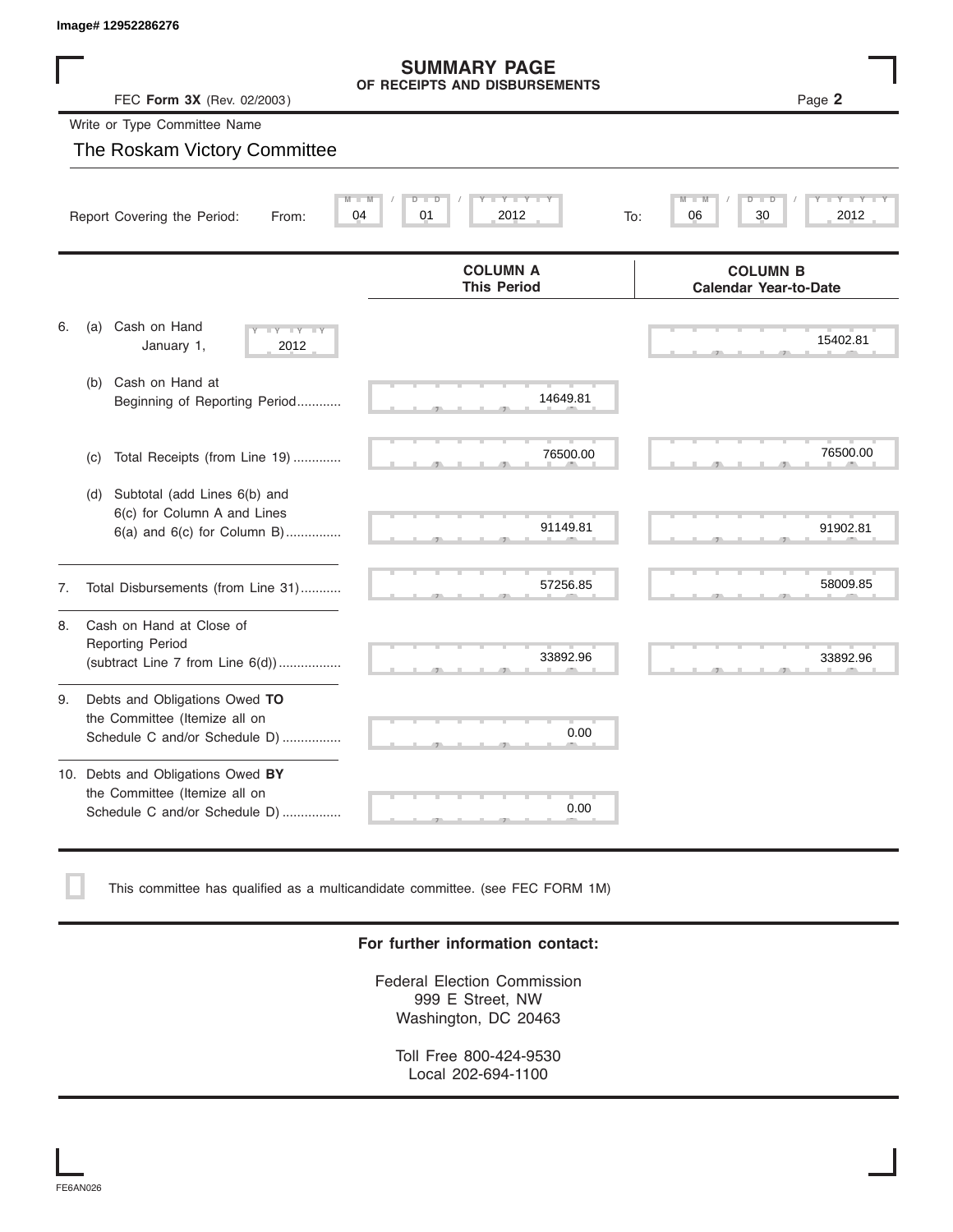|                                                                   | <b>DETAILED SUMMARY PAGE</b>                |                                                          |
|-------------------------------------------------------------------|---------------------------------------------|----------------------------------------------------------|
| FEC Form 3X (Rev. 06/2004)                                        | of Receipts                                 | Page 3                                                   |
| Write or Type Committee Name                                      |                                             |                                                          |
| The Roskam Victory Committee                                      |                                             |                                                          |
|                                                                   | $T - Y = T - Y = T - Y$                     |                                                          |
| $M$ $M$<br>Report Covering the Period:<br>04<br>From:             | $D$ $D$<br>01<br>2012<br>To:                | Y TYTTY<br>$M - M$<br>$D$ $\Box$ $D$<br>2012<br>06<br>30 |
| I. Receipts                                                       | <b>COLUMN A</b><br><b>Total This Period</b> | <b>COLUMN B</b><br><b>Calendar Year-to-Date</b>          |
| 11. Contributions (other than loans) From:                        |                                             |                                                          |
| Individuals/Persons Other<br>(a)                                  |                                             |                                                          |
| <b>Than Political Committees</b>                                  | 76500.00                                    | 76500.00                                                 |
| Itemized (use Schedule A)<br>(i)                                  |                                             |                                                          |
|                                                                   | 0.00                                        | 0.00                                                     |
| (iii) TOTAL (add                                                  |                                             |                                                          |
| Lines $11(a)(i)$ and $(ii)$                                       | 76500.00                                    | 76500.00                                                 |
|                                                                   |                                             |                                                          |
| Political Party Committees<br>(b)                                 | 0.00                                        | 0.00                                                     |
| <b>Other Political Committees</b><br>(C)                          |                                             |                                                          |
|                                                                   | 0.00                                        | 0.00                                                     |
| Total Contributions (add Lines<br>(d)                             |                                             |                                                          |
| $11(a)(iii)$ , (b), and (c)) (Carry                               |                                             |                                                          |
| Totals to Line 33, page 5) ▶                                      | 76500.00                                    | 76500.00                                                 |
| 12. Transfers From Affiliated/Other                               |                                             |                                                          |
|                                                                   | 0.00                                        | 0.00                                                     |
|                                                                   | 0.00                                        | 0.00                                                     |
|                                                                   |                                             |                                                          |
|                                                                   | 0.00                                        |                                                          |
| 14. Loan Repayments Received                                      |                                             | 0.00                                                     |
| 15. Offsets To Operating Expenditures<br>(Refunds, Rebates, etc.) |                                             |                                                          |
| (Carry Totals to Line 37, page 5)                                 | 0.00                                        | 0.00                                                     |
| 16. Refunds of Contributions Made                                 |                                             |                                                          |
| to Federal Candidates and Other                                   |                                             |                                                          |
| Political Committees                                              | 0.00                                        | 0.00                                                     |
| 17. Other Federal Receipts                                        |                                             |                                                          |
|                                                                   | 0.00                                        | 0.00                                                     |
| 18. Transfers from Non-Federal and Levin Funds                    |                                             |                                                          |
| (a) Non-Federal Account                                           |                                             |                                                          |
|                                                                   | 0.00                                        | 0.00                                                     |
|                                                                   |                                             |                                                          |
| (b) Levin Funds (from Schedule H5)                                | 0.00                                        | 0.00                                                     |
|                                                                   |                                             |                                                          |
| (c) Total Transfers (add $18(a)$ and $18(b)$ )                    | 0.00                                        | 0.00                                                     |
|                                                                   |                                             |                                                          |
| 19. Total Receipts (add Lines 11(d),                              |                                             |                                                          |
| 12, 13, 14, 15, 16, 17, and $18(c)$                               | 76500.00                                    | 76500.00                                                 |
|                                                                   |                                             |                                                          |
| 20. Total Federal Receipts                                        |                                             |                                                          |
| (subtract Line 18(c) from Line 19)  ▶                             | 76500.00                                    | 76500.00                                                 |

I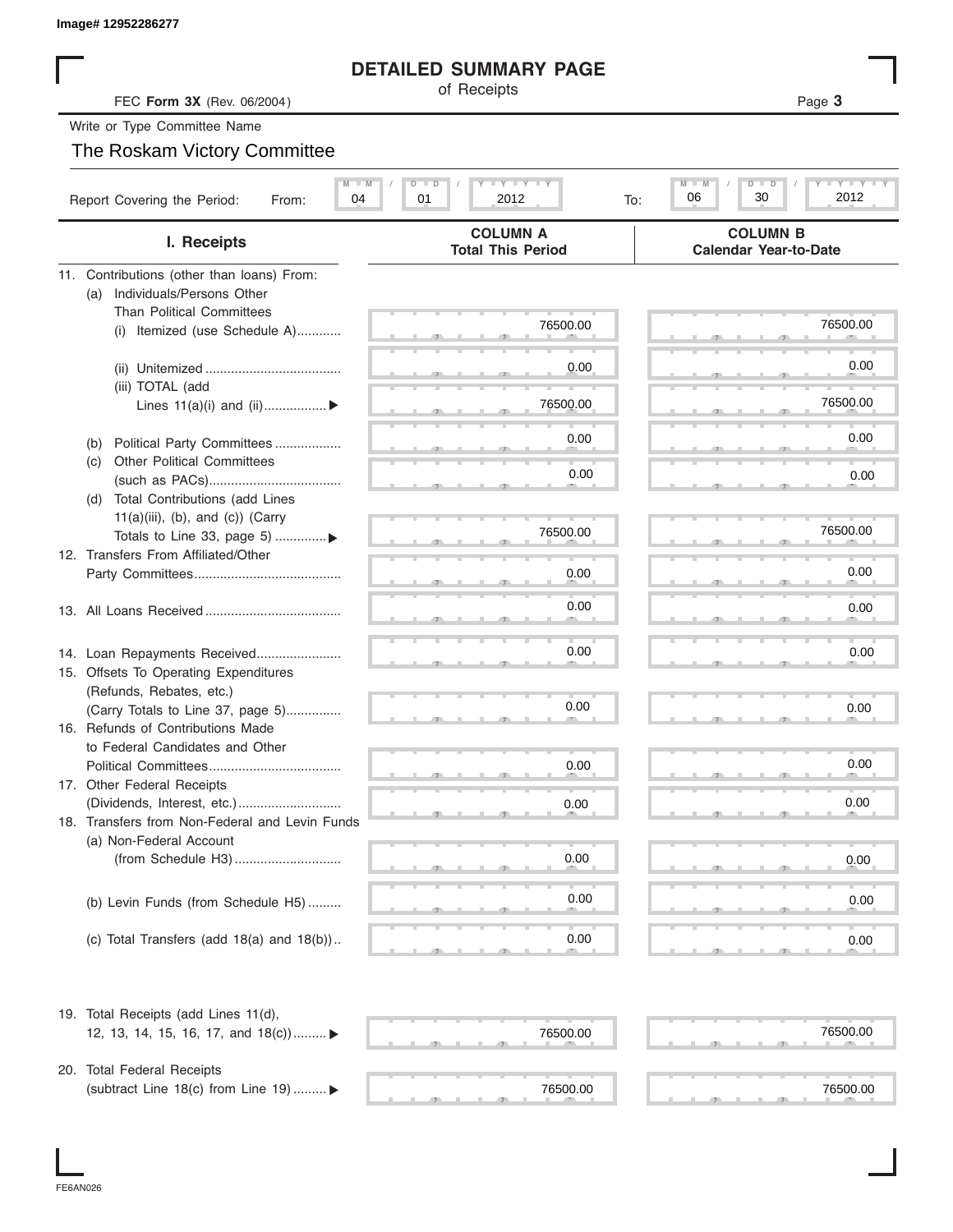### **DETAILED SUMMARY PAGE**

| FEC Form 3X (Rev. 02/2003)                                       | of Disbursements         | Page 4                       |
|------------------------------------------------------------------|--------------------------|------------------------------|
| <b>II. Disbursements</b>                                         | <b>COLUMN A</b>          | <b>COLUMN B</b>              |
| 21. Operating Expenditures:                                      | <b>Total This Period</b> | <b>Calendar Year-to-Date</b> |
| (a) Allocated Federal/Non-Federal<br>Activity (from Schedule H4) |                          |                              |
| Federal Share<br>(i)                                             | 0.00                     | 0.00                         |
|                                                                  |                          |                              |
| Non-Federal Share<br>(ii)                                        | 0.00                     | 0.00                         |
| (b) Other Federal Operating                                      |                          |                              |
| (c) Total Operating Expenditures                                 | 756.85                   | 1509.85                      |
| (add 21(a)(i), (a)(ii), and (b))                                 | 756.85                   | 1509.85                      |
| 22. Transfers to Affiliated/Other Party                          |                          |                              |
|                                                                  | 56500.00                 | 56500.00                     |
| 23. Contributions to<br>Federal Candidates/Committees            |                          |                              |
| and Other Political Committees                                   | 0.00                     | 0.00                         |
| 24. Independent Expenditures                                     | 0.00                     | 0.00                         |
| 25. Coordinated Party Expenditures                               |                          |                              |
| $(2 \cup S.C. \S441a(d))$                                        | 0.00                     | 0.00                         |
|                                                                  |                          |                              |
|                                                                  | 0.00                     | 0.00                         |
|                                                                  |                          |                              |
| 28. Refunds of Contributions To:                                 | 0.00                     | 0.00                         |
| Individuals/Persons Other<br>(a)<br>Than Political Committees    | 0.00                     | 0.00                         |
|                                                                  |                          |                              |
| Political Party Committees<br>(b)                                | 0.00                     | 0.00                         |
| <b>Other Political Committees</b><br>(c)                         |                          |                              |
|                                                                  | 0.00                     | 0.00                         |
| <b>Total Contribution Refunds</b><br>(d)                         |                          |                              |
| (add Lines 28(a), (b), and $(c)$ )                               | 0.00                     | 0.00                         |
|                                                                  |                          |                              |
|                                                                  | 0.00                     | 0.00                         |
| 30. Federal Election Activity (2 U.S.C. §431(20))                |                          |                              |
| (a) Allocated Federal Election Activity<br>(from Schedule H6)    |                          |                              |
|                                                                  | 0.00                     | 0.00                         |
|                                                                  |                          |                              |
|                                                                  | 0.00                     | 0.00                         |
| Federal Election Activity Paid Entirely<br>(b)                   |                          |                              |
| With Federal Funds                                               | 0.00                     | 0.00                         |
| Total Federal Election Activity (add<br>(C)                      | 0.00                     | 0.00                         |
| Lines $30(a)(i)$ , $30(a)(ii)$ and $30(b))$                      |                          |                              |
| 31. Total Disbursements (add Lines 21(c), 22,                    |                          |                              |
| 23, 24, 25, 26, 27, 28(d), 29 and 30(c))                         | 57256.85                 | 58009.85                     |
| 32. Total Federal Disbursements                                  |                          |                              |
| (subtract Line 21(a)(ii) and Line 30(a)(ii)                      |                          |                              |
|                                                                  | 57256.85                 | 58009.85                     |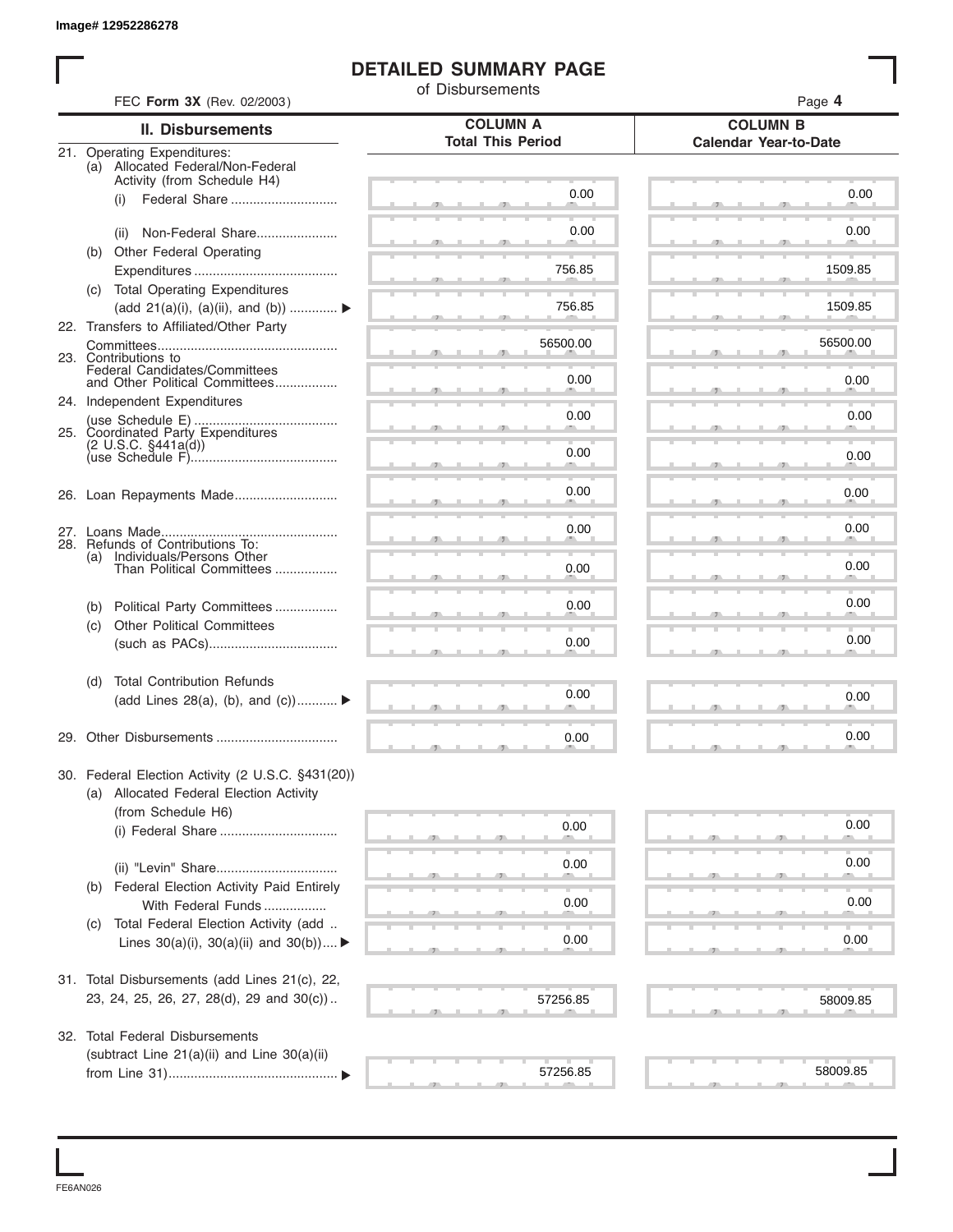### **DETAILED SUMMARY PAGE**

| FEC Form 3X (Rev. 02/2003)                                                               | of Disbursements                            | Page 5                                          |
|------------------------------------------------------------------------------------------|---------------------------------------------|-------------------------------------------------|
| III. Net Contributions/Operating Ex-<br>penditures                                       | <b>COLUMN A</b><br><b>Total This Period</b> | <b>COLUMN B</b><br><b>Calendar Year-to-Date</b> |
| 33. Total Contributions (other than loans)                                               | 76500.00                                    | 76500.00                                        |
| 34. Total Contribution Refunds                                                           | 0.00                                        | 0.00                                            |
| 35. Net Contributions (other than loans)<br>(subtract Line 34 from Line 33)              | 76500.00                                    | 76500.00                                        |
| <b>Total Federal Operating Expenditures</b><br>36.<br>(add Line 21(a)(i) and Line 21(b)) | 756.85                                      | 1509.85                                         |
| 37. Offsets to Operating Expenditures                                                    | 0.00                                        | 0.00                                            |
| 38. Net Operating Expenditures                                                           | 756.85                                      | 1509.85                                         |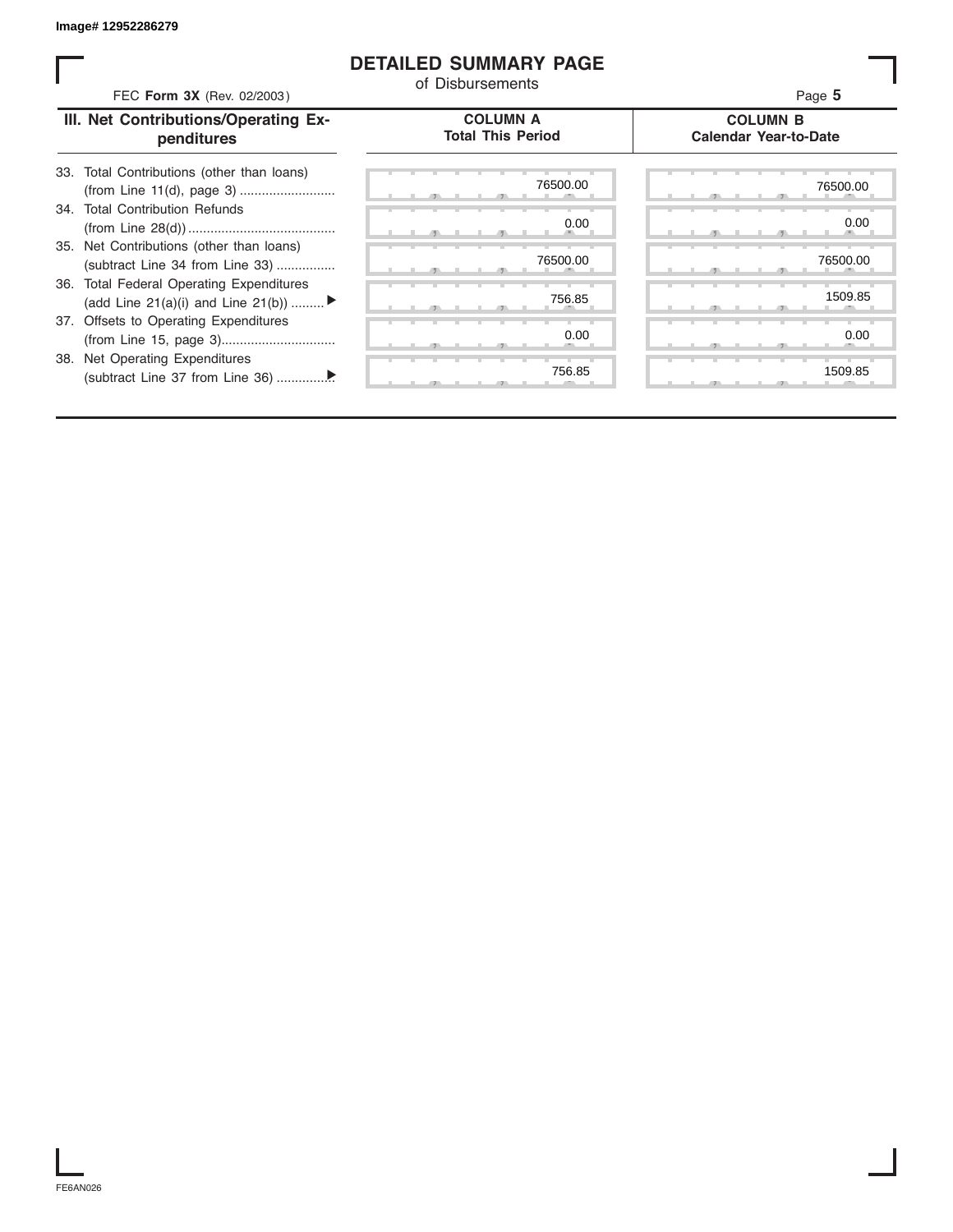|                          | <b>SCHEDULE A (FEC Form 3X)</b> |
|--------------------------|---------------------------------|
| <b>ITEMIZED RECEIPTS</b> |                                 |

FOR LINE NUMBER: PAGE 6 OF<br>(check only one)

|    | SCHEDULE A (FEC FOrm 3X)<br><b>ITEMIZED RECEIPTS</b>                                                                                                                                                                                                                                    |                                | Use separate schedule(s)<br>for each category of the<br>Detailed Summary Page | FOR LINE NUMBER:<br>PAGE<br>6<br>OF<br>12<br>(check only one)<br>$\overline{\mathsf{x}}$<br>11a<br>11 <sub>b</sub><br>12<br>11c |
|----|-----------------------------------------------------------------------------------------------------------------------------------------------------------------------------------------------------------------------------------------------------------------------------------------|--------------------------------|-------------------------------------------------------------------------------|---------------------------------------------------------------------------------------------------------------------------------|
|    |                                                                                                                                                                                                                                                                                         |                                |                                                                               | 13<br>14<br>16<br>15<br>17                                                                                                      |
|    | Any information copied from such Reports and Statements may not be sold or used by any person for the purpose of soliciting contributions<br>or for commercial purposes, other than using the name and address of any political committee to solicit contributions from such committee. |                                |                                                                               |                                                                                                                                 |
|    | NAME OF COMMITTEE (In Full)<br>The Roskam Victory Committee                                                                                                                                                                                                                             |                                |                                                                               |                                                                                                                                 |
| А. | Full Name (Last, First, Middle Initial)<br><b>Robert Bonifas</b><br>Mailing Address 1100 Church Road                                                                                                                                                                                    |                                |                                                                               | Date of Receipt<br>$Y = Y =$<br>$M - M$<br>$D$ $D$                                                                              |
|    | City<br>Aurora                                                                                                                                                                                                                                                                          | State<br>IL                    | Zip Code<br>60505                                                             | 2012<br>06<br>06<br>Transaction ID: SA11AI.4172                                                                                 |
|    | FEC ID number of contributing<br>C<br>federal political committee.                                                                                                                                                                                                                      |                                |                                                                               | Amount of Each Receipt this Period<br>2500.00                                                                                   |
|    | Name of Employer<br><b>Alarm Detection Services</b><br>Receipt For:<br>Primary<br>General<br>Other (specify) $\blacktriangledown$                                                                                                                                                       | Occupation<br>president/c.e.o. | Aggregate Year-to-Date ▼<br>2500.00                                           |                                                                                                                                 |
|    | Full Name (Last, First, Middle Initial)<br><b>B.</b> Anne M. Gallagher<br>Mailing Address 825 Normandy Lane                                                                                                                                                                             |                                |                                                                               | Date of Receipt<br>$M - M$<br>D<br>$\Box$                                                                                       |
|    | City                                                                                                                                                                                                                                                                                    | <b>State</b>                   | Zip Code                                                                      | 05<br>2012<br>24<br>Transaction ID: SA11AI.4165                                                                                 |
|    | Glenview<br>FEC ID number of contributing<br>C<br>federal political committee.                                                                                                                                                                                                          | IL                             | 60025                                                                         | Amount of Each Receipt this Period<br>5000.00                                                                                   |
|    | Name of Employer<br>n/a                                                                                                                                                                                                                                                                 | Occupation<br>homemaker        |                                                                               |                                                                                                                                 |
|    | Receipt For:<br>Primary<br>General<br>Other (specify) $\blacktriangledown$                                                                                                                                                                                                              |                                | Aggregate Year-to-Date ▼<br>5000.00<br>A                                      |                                                                                                                                 |
| С. | Full Name (Last, First, Middle Initial)<br>Richard M. Jaffee                                                                                                                                                                                                                            |                                |                                                                               | Date of Receipt                                                                                                                 |
|    | Mailing Address 410 N. Michigan Avenue<br>City                                                                                                                                                                                                                                          | State                          | Zip Code                                                                      | $Y - Y - Y - Y - I$<br>$M - M$<br>D<br>$\overline{D}$<br>05<br>21<br>2012                                                       |
|    | Chicago                                                                                                                                                                                                                                                                                 | IL                             | 60611                                                                         | Transaction ID: SA11AI.4159<br>Amount of Each Receipt this Period                                                               |
|    | FEC ID number of contributing<br>C<br>federal political committee.                                                                                                                                                                                                                      |                                |                                                                               | 2500.00                                                                                                                         |
|    | Name of Employer<br>self-employed<br>Receipt For:<br>Primary<br>General<br>Other (specify) $\blacktriangledown$                                                                                                                                                                         | Occupation<br>consultant       | Aggregate Year-to-Date ▼<br>2500.00                                           |                                                                                                                                 |
|    |                                                                                                                                                                                                                                                                                         |                                |                                                                               | 10000.00                                                                                                                        |
|    |                                                                                                                                                                                                                                                                                         |                                |                                                                               |                                                                                                                                 |

S S S , , .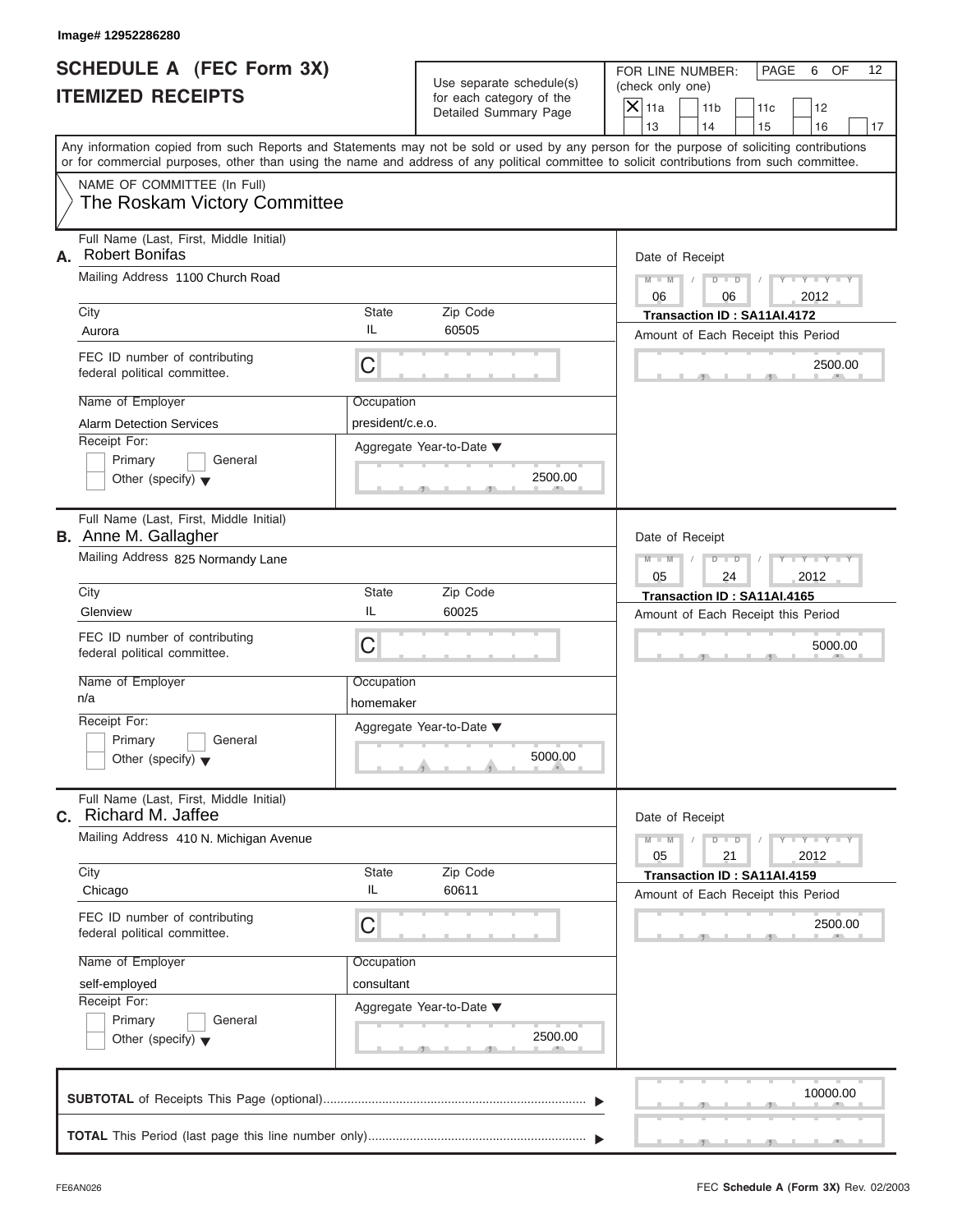|                          | <b>SCHEDULE A (FEC Form 3X)</b> |
|--------------------------|---------------------------------|
| <b>ITEMIZED RECEIPTS</b> |                                 |

FOR LINE NUMBER: PAGE 7 OF<br>(check only one)

|    | SCHEDULE A (FEC Form 3X)<br><b>ITEMIZED RECEIPTS</b>                                                                                                                                                                                                                                    |                       | Use separate schedule(s)<br>for each category of the | FOR LINE NUMBER:<br>PAGE<br>$\overline{7}$<br>OF<br>12<br>(check only one)                                 |
|----|-----------------------------------------------------------------------------------------------------------------------------------------------------------------------------------------------------------------------------------------------------------------------------------------|-----------------------|------------------------------------------------------|------------------------------------------------------------------------------------------------------------|
|    |                                                                                                                                                                                                                                                                                         |                       | Detailed Summary Page                                | $\mathsf{X}$ 11a<br>11 <sub>b</sub><br>12<br>11c<br>13<br>14<br>15<br>16<br>17                             |
|    | Any information copied from such Reports and Statements may not be sold or used by any person for the purpose of soliciting contributions<br>or for commercial purposes, other than using the name and address of any political committee to solicit contributions from such committee. |                       |                                                      |                                                                                                            |
|    | NAME OF COMMITTEE (In Full)<br>The Roskam Victory Committee                                                                                                                                                                                                                             |                       |                                                      |                                                                                                            |
| А. | Full Name (Last, First, Middle Initial)<br>David R. Knuepfer                                                                                                                                                                                                                            |                       |                                                      | Date of Receipt                                                                                            |
|    | Mailing Address 765 N. Park Blvd.                                                                                                                                                                                                                                                       |                       |                                                      | $M - M$<br>$D$ $\Box$ $D$<br>2012<br>04<br>09                                                              |
|    | City<br>Glen Ellyn                                                                                                                                                                                                                                                                      | <b>State</b><br>IL    | Zip Code<br>60137                                    | Transaction ID: SA11AI.4145                                                                                |
|    | FEC ID number of contributing<br>federal political committee.                                                                                                                                                                                                                           | C                     |                                                      | Amount of Each Receipt this Period<br>10000.00                                                             |
|    | Name of Employer                                                                                                                                                                                                                                                                        | Occupation            |                                                      |                                                                                                            |
|    | DuPage Machine Products<br>Receipt For:                                                                                                                                                                                                                                                 | c.e.o.                |                                                      |                                                                                                            |
|    | Primary<br>General<br>Other (specify) $\blacktriangledown$                                                                                                                                                                                                                              |                       | Aggregate Year-to-Date ▼<br>10000.00                 |                                                                                                            |
|    | Full Name (Last, First, Middle Initial)<br><b>B.</b> Shalli Kumar                                                                                                                                                                                                                       |                       |                                                      | Date of Receipt                                                                                            |
|    | Mailing Address P.O. Box 1327                                                                                                                                                                                                                                                           |                       |                                                      | $M - M$<br>$D$ $D$<br>13<br>2012<br>04                                                                     |
|    | City<br><b>Bettendorf</b>                                                                                                                                                                                                                                                               | <b>State</b><br>IA    | Zip Code<br>52722                                    | Transaction ID: SA11AI.4152                                                                                |
|    | FEC ID number of contributing                                                                                                                                                                                                                                                           |                       |                                                      | Amount of Each Receipt this Period                                                                         |
|    | federal political committee.                                                                                                                                                                                                                                                            | C                     |                                                      | 2000.00                                                                                                    |
|    | Name of Employer<br>Kumar Family Ltd. Partnership                                                                                                                                                                                                                                       | Occupation<br>partner |                                                      |                                                                                                            |
|    | Receipt For:                                                                                                                                                                                                                                                                            |                       | Aggregate Year-to-Date ▼                             | [MEMO ITEM]                                                                                                |
|    | Primary<br>General<br>Other (specify) $\blacktriangledown$                                                                                                                                                                                                                              |                       | کت                                                   |                                                                                                            |
| С. | Full Name (Last, First, Middle Initial)<br><b>Kumar Family Limited Partnership</b>                                                                                                                                                                                                      |                       |                                                      | Date of Receipt                                                                                            |
|    | Mailing Address P.O. Box 1327                                                                                                                                                                                                                                                           |                       |                                                      | $M - M$<br>$\mathbf{I} = \mathbf{Y} - \mathbf{I} - \mathbf{Y} - \mathbf{I}$<br>$D$ $D$<br>04<br>13<br>2012 |
|    | City<br>Bettendorf                                                                                                                                                                                                                                                                      | <b>State</b><br>IA    | Zip Code<br>52722                                    | Transaction ID: SA11AI.4148<br>Amount of Each Receipt this Period                                          |
|    | FEC ID number of contributing<br>federal political committee.                                                                                                                                                                                                                           | C                     |                                                      | 2000.00                                                                                                    |
|    | Name of Employer                                                                                                                                                                                                                                                                        | Occupation            |                                                      | partnership-see memo                                                                                       |
|    | Receipt For:<br>Primary<br>General<br>Other (specify) $\blacktriangledown$                                                                                                                                                                                                              |                       | Aggregate Year-to-Date ▼<br>2000.00                  |                                                                                                            |
|    |                                                                                                                                                                                                                                                                                         |                       |                                                      | 12000.00                                                                                                   |
|    |                                                                                                                                                                                                                                                                                         |                       |                                                      |                                                                                                            |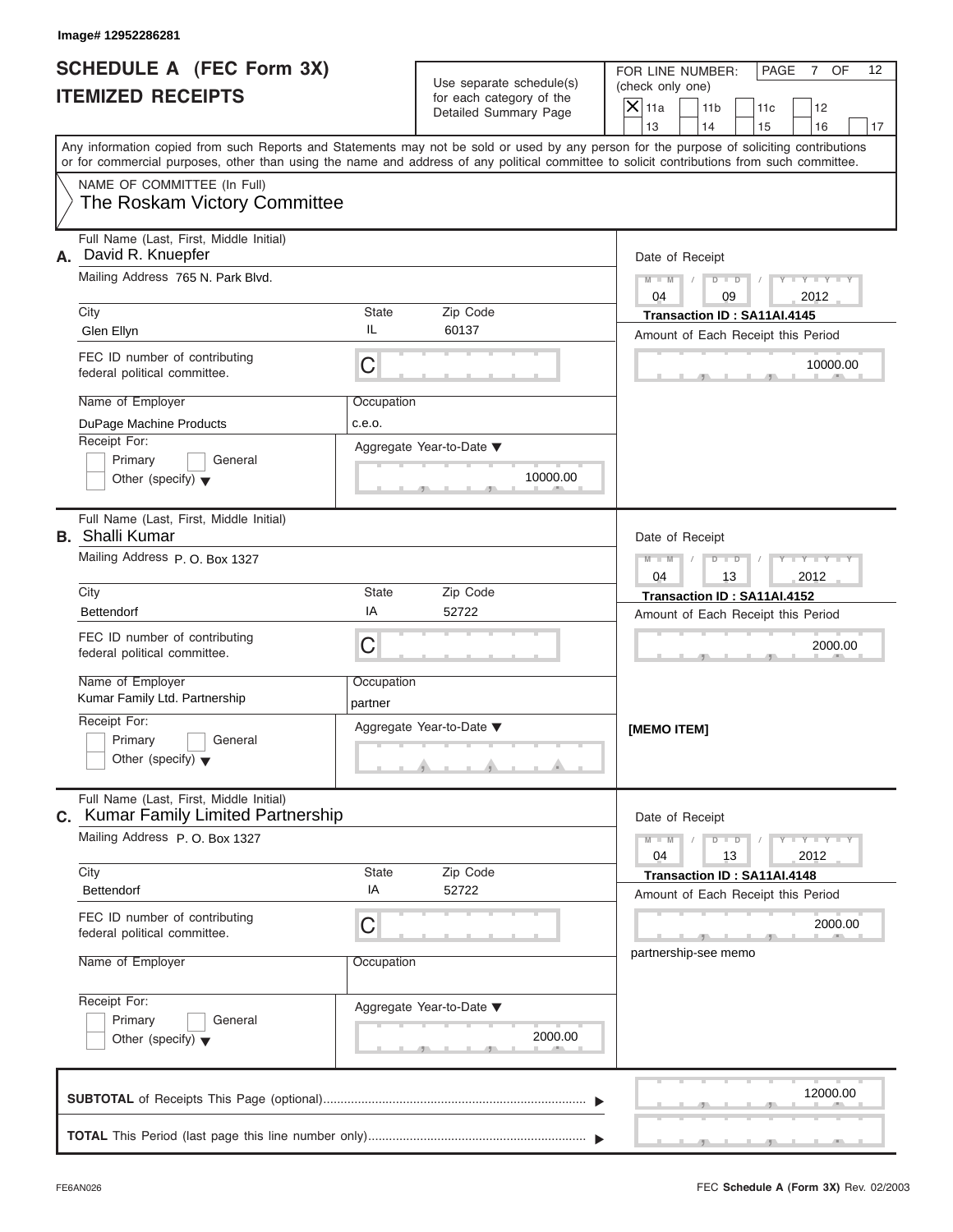|  |  | lmage# 12952286282 |
|--|--|--------------------|
|--|--|--------------------|

| <b>SCHEDULE A (FEC Form 3X)</b> |  |  |
|---------------------------------|--|--|
| <b>ITEMIZED RECEIPTS</b>        |  |  |

FOR LINE NUMBER: PAGE 8 OF<br>(check only one)

| SCHEDULE A (FEC Form 3X)<br><b>ITEMIZED RECEIPTS</b>                                                                                                                                                                                                                                    |                           | Use separate schedule(s)<br>for each category of the | FOR LINE NUMBER:<br>PAGE<br>8<br>OF<br>12<br>(check only one)<br>$\overline{\mathsf{x}}$<br>11a<br>11 <sub>b</sub><br>11c<br>12 |
|-----------------------------------------------------------------------------------------------------------------------------------------------------------------------------------------------------------------------------------------------------------------------------------------|---------------------------|------------------------------------------------------|---------------------------------------------------------------------------------------------------------------------------------|
|                                                                                                                                                                                                                                                                                         |                           | Detailed Summary Page                                | 13<br>14<br>15<br>16<br>17                                                                                                      |
| Any information copied from such Reports and Statements may not be sold or used by any person for the purpose of soliciting contributions<br>or for commercial purposes, other than using the name and address of any political committee to solicit contributions from such committee. |                           |                                                      |                                                                                                                                 |
| NAME OF COMMITTEE (In Full)<br>The Roskam Victory Committee                                                                                                                                                                                                                             |                           |                                                      |                                                                                                                                 |
| Full Name (Last, First, Middle Initial)<br>Michael J. McGrath<br>А.                                                                                                                                                                                                                     |                           |                                                      | Date of Receipt                                                                                                                 |
| Mailing Address 1250 W. Division Street<br>City                                                                                                                                                                                                                                         | State                     | Zip Code                                             | $Y = Y =$<br>$M - M$<br>$D$ $D$<br>2012<br>06<br>25<br>Transaction ID: SA11AI.4179                                              |
| Chicago                                                                                                                                                                                                                                                                                 | IL                        | 60642                                                | Amount of Each Receipt this Period                                                                                              |
| FEC ID number of contributing<br>federal political committee.                                                                                                                                                                                                                           | C                         |                                                      | 25000.00                                                                                                                        |
| Name of Employer<br><b>McGrath Lexus</b><br>Receipt For:<br>General<br>Primary<br>Other (specify) $\blacktriangledown$                                                                                                                                                                  | Occupation<br>auto dealer | Aggregate Year-to-Date ▼<br>25000.00<br>$-$          |                                                                                                                                 |
| Full Name (Last, First, Middle Initial)<br><b>B.</b> Richard Melman<br>Mailing Address 5419 N. Sheridan Road                                                                                                                                                                            |                           |                                                      | Date of Receipt<br>$M - M$<br>$\blacksquare$<br>D                                                                               |
| City                                                                                                                                                                                                                                                                                    | State                     | Zip Code                                             | 05<br>2012<br>24                                                                                                                |
| Chicago                                                                                                                                                                                                                                                                                 | IL                        | 60640                                                | Transaction ID: SA11AI.4167<br>Amount of Each Receipt this Period                                                               |
| FEC ID number of contributing<br>federal political committee.                                                                                                                                                                                                                           | C                         |                                                      | 10000.00                                                                                                                        |
| Name of Employer<br>Lettuce Entertain You                                                                                                                                                                                                                                               | Occupation<br>chairman    |                                                      |                                                                                                                                 |
| Receipt For:<br>Primary<br>General<br>Other (specify) $\blacktriangledown$                                                                                                                                                                                                              |                           | Aggregate Year-to-Date ▼<br>10000.00                 |                                                                                                                                 |
| Full Name (Last, First, Middle Initial)<br>Thomas P. Olexa<br>С.                                                                                                                                                                                                                        |                           |                                                      | Date of Receipt                                                                                                                 |
| Mailing Address 1051 Perimeter Drive, #1125                                                                                                                                                                                                                                             |                           |                                                      | $Y = Y$<br>$M - M$<br>$\Box$<br>D<br>05<br>24<br>2012                                                                           |
| City                                                                                                                                                                                                                                                                                    | State                     | Zip Code                                             | Transaction ID: SA11AI.4162                                                                                                     |
| Schaumburg<br>FEC ID number of contributing                                                                                                                                                                                                                                             | IL                        | 60173                                                | Amount of Each Receipt this Period                                                                                              |
| federal political committee.                                                                                                                                                                                                                                                            | C                         |                                                      | 2000.00                                                                                                                         |
| Name of Employer                                                                                                                                                                                                                                                                        | Occupation                |                                                      |                                                                                                                                 |
| The EFG Companies<br>Receipt For:<br>Primary<br>General<br>Other (specify) $\blacktriangledown$                                                                                                                                                                                         | financial planner         | Aggregate Year-to-Date ▼<br>2000.00                  |                                                                                                                                 |
|                                                                                                                                                                                                                                                                                         |                           |                                                      | 37000.00                                                                                                                        |
|                                                                                                                                                                                                                                                                                         |                           |                                                      |                                                                                                                                 |

S S S , , .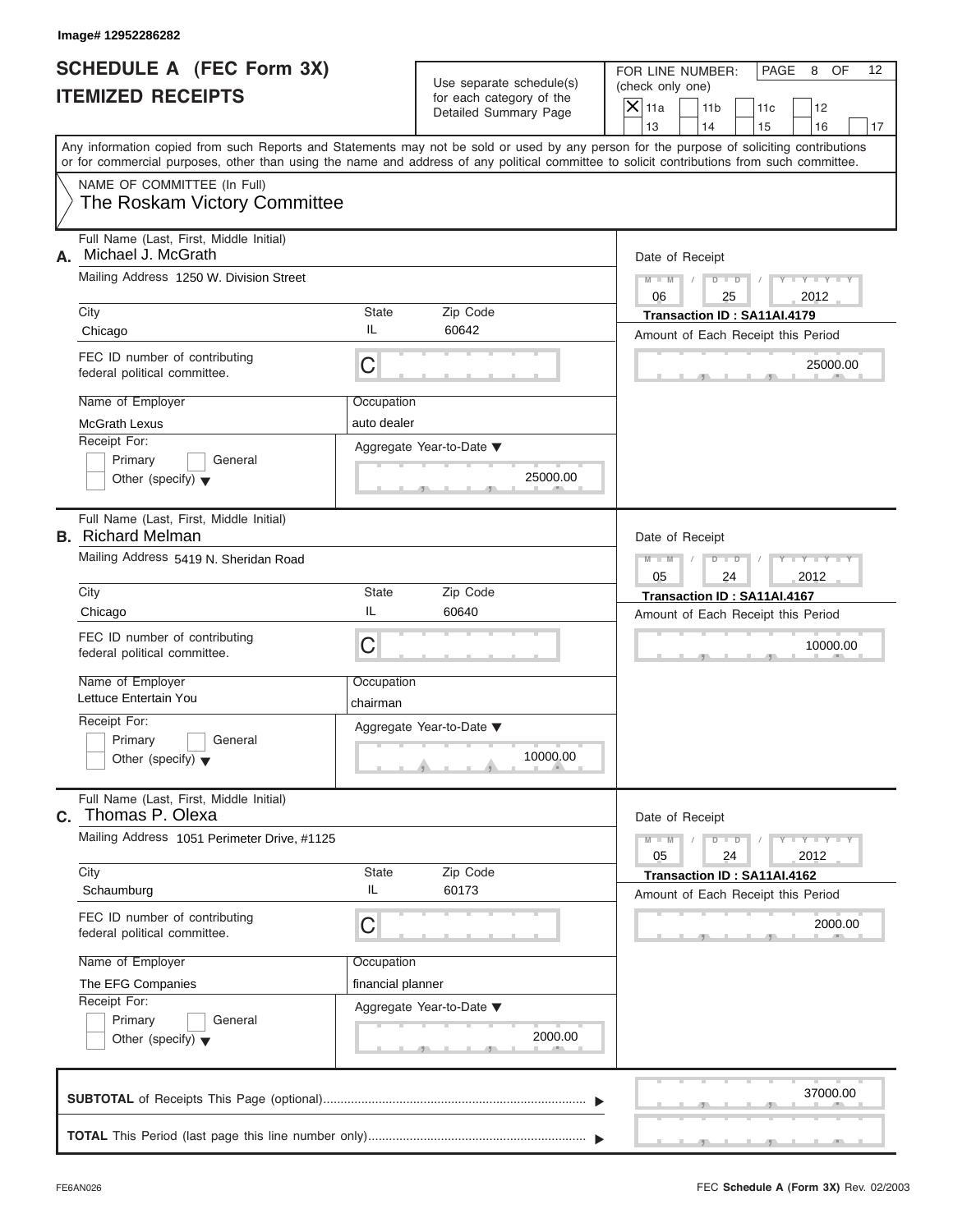## **SCHEDULE A (FEC Form 3X) ITEMIZED RECEIPTS**

FOR LINE NUMBER: PAGE 9 OF<br>(check only one)

|    | SCHEDULE A (FEC Form 3X)<br><b>ITEMIZED RECEIPTS</b>                                                                                                                                                                                                                                    |              | Use separate schedule(s)<br>for each category of the<br>Detailed Summary Page | FOR LINE NUMBER:<br>PAGE<br>9<br>OF<br>12<br>(check only one)<br>$\overline{X}$ 11a<br>11 <sub>b</sub><br>11c<br>12 |
|----|-----------------------------------------------------------------------------------------------------------------------------------------------------------------------------------------------------------------------------------------------------------------------------------------|--------------|-------------------------------------------------------------------------------|---------------------------------------------------------------------------------------------------------------------|
|    |                                                                                                                                                                                                                                                                                         |              |                                                                               | 13<br>14<br>15<br>16<br>17                                                                                          |
|    | Any information copied from such Reports and Statements may not be sold or used by any person for the purpose of soliciting contributions<br>or for commercial purposes, other than using the name and address of any political committee to solicit contributions from such committee. |              |                                                                               |                                                                                                                     |
|    | NAME OF COMMITTEE (In Full)<br>The Roskam Victory Committee                                                                                                                                                                                                                             |              |                                                                               |                                                                                                                     |
| А. | Full Name (Last, First, Middle Initial)<br><b>Gabrielle Romano</b><br>Mailing Address 644 Dalewood Lane                                                                                                                                                                                 |              |                                                                               | Date of Receipt                                                                                                     |
|    | City                                                                                                                                                                                                                                                                                    | <b>State</b> | Zip Code                                                                      | $M - M$<br>D<br>$\Box$<br>2012<br>29<br>06<br>Transaction ID: SA11AI.4181                                           |
|    | IL<br>Hinsdale                                                                                                                                                                                                                                                                          |              | 60521                                                                         | Amount of Each Receipt this Period                                                                                  |
|    | FEC ID number of contributing<br>C<br>federal political committee.                                                                                                                                                                                                                      |              |                                                                               | 2500.00                                                                                                             |
|    | Name of Employer                                                                                                                                                                                                                                                                        | Occupation   |                                                                               |                                                                                                                     |
|    | student<br>n/a<br>Receipt For:                                                                                                                                                                                                                                                          |              |                                                                               |                                                                                                                     |
|    | Primary<br>General                                                                                                                                                                                                                                                                      |              | Aggregate Year-to-Date ▼                                                      |                                                                                                                     |
|    | Other (specify) $\blacktriangledown$                                                                                                                                                                                                                                                    |              | 2500.00                                                                       |                                                                                                                     |
|    | Full Name (Last, First, Middle Initial)<br><b>B.</b> Michael Romano                                                                                                                                                                                                                     |              |                                                                               | Date of Receipt                                                                                                     |
|    | Mailing Address 644 Dalewood Lane                                                                                                                                                                                                                                                       |              |                                                                               | $M - M$<br>$D$ $D$<br>29<br>2012<br>06                                                                              |
|    | City                                                                                                                                                                                                                                                                                    | <b>State</b> | Zip Code                                                                      | Transaction ID: SA11AI.4180                                                                                         |
|    | IL<br>Hinsdale                                                                                                                                                                                                                                                                          |              | 60521                                                                         | Amount of Each Receipt this Period                                                                                  |
|    | FEC ID number of contributing<br>C<br>federal political committee.                                                                                                                                                                                                                      |              |                                                                               | 2500.00                                                                                                             |
|    | Name of Employer<br><b>Brookdale Group</b>                                                                                                                                                                                                                                              | Occupation   |                                                                               |                                                                                                                     |
|    | Receipt For:                                                                                                                                                                                                                                                                            | consultant   |                                                                               |                                                                                                                     |
|    | General<br>Primary                                                                                                                                                                                                                                                                      |              | Aggregate Year-to-Date ▼                                                      |                                                                                                                     |
|    | Other (specify) $\blacktriangledown$                                                                                                                                                                                                                                                    |              | 2500.00<br>A                                                                  |                                                                                                                     |
|    | Full Name (Last, First, Middle Initial)<br>C. Edward B. Rust Jr.                                                                                                                                                                                                                        |              |                                                                               | Date of Receipt                                                                                                     |
|    | Mailing Address 16 Downing Circle                                                                                                                                                                                                                                                       |              |                                                                               | $M - M$<br>$-1 - Y - 1 - Y - 1$<br>D<br>$\Box$<br>06<br>21<br>2012                                                  |
|    | City<br>IL<br>Bloomington                                                                                                                                                                                                                                                               | State        | Zip Code<br>61704                                                             | Transaction ID: SA11AI.4174                                                                                         |
|    | FEC ID number of contributing                                                                                                                                                                                                                                                           |              |                                                                               | Amount of Each Receipt this Period                                                                                  |
|    | C<br>federal political committee.                                                                                                                                                                                                                                                       |              |                                                                               | 5000.00                                                                                                             |
|    | Name of Employer                                                                                                                                                                                                                                                                        | Occupation   |                                                                               |                                                                                                                     |
|    | State Farm Insurance<br>Receipt For:                                                                                                                                                                                                                                                    | chairman     |                                                                               |                                                                                                                     |
|    | Primary<br>General                                                                                                                                                                                                                                                                      |              | Aggregate Year-to-Date ▼                                                      |                                                                                                                     |
|    | Other (specify) $\blacktriangledown$                                                                                                                                                                                                                                                    |              | 5000.00                                                                       |                                                                                                                     |
|    |                                                                                                                                                                                                                                                                                         |              |                                                                               | 10000.00                                                                                                            |
|    |                                                                                                                                                                                                                                                                                         |              |                                                                               |                                                                                                                     |

 $S = 1 - 1 - 3$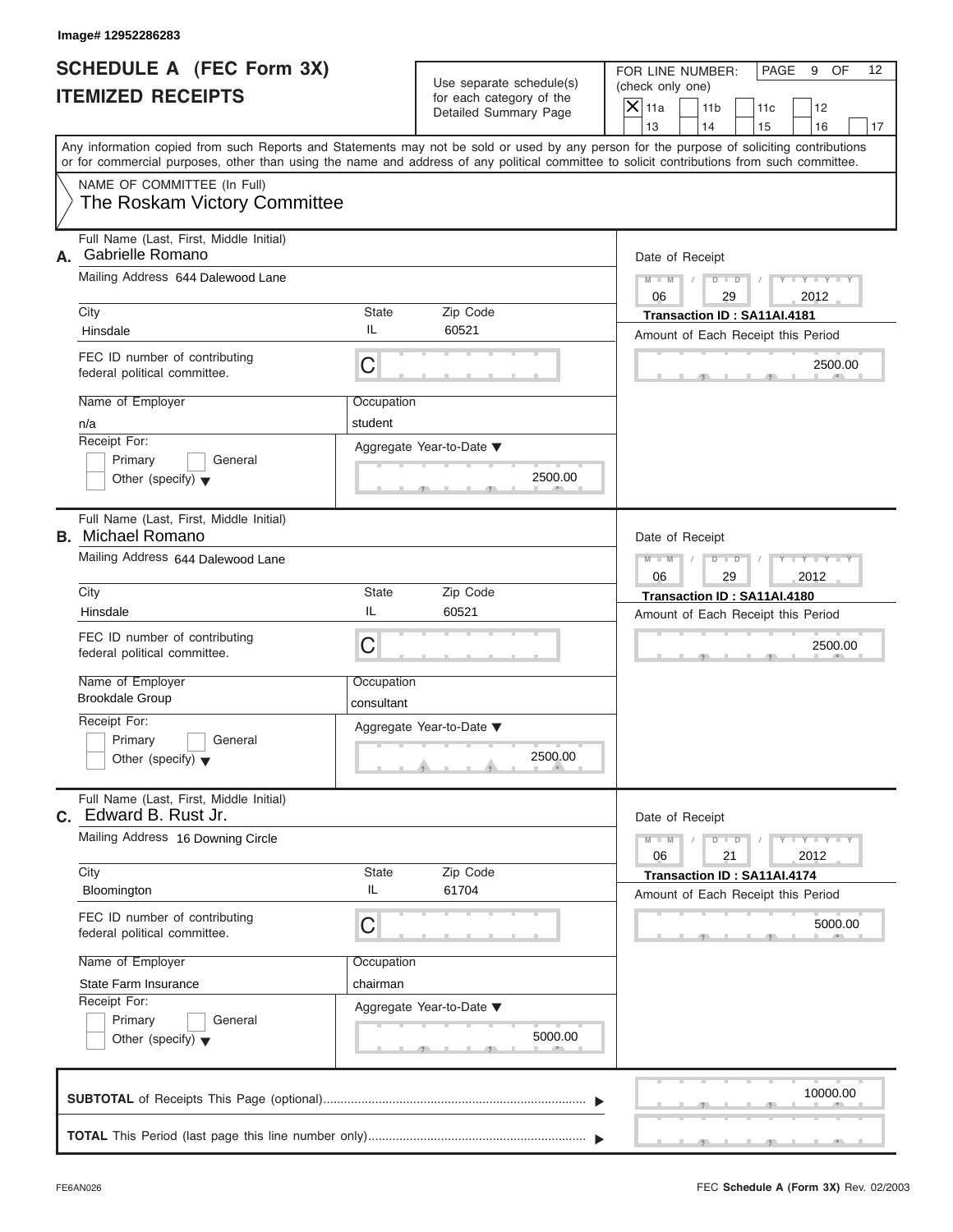| SCHEDULE A (FEC Form 3X) |  |  |
|--------------------------|--|--|
| <b>ITEMIZED RECEIPTS</b> |  |  |

| Image# 12952286284                                                                                       |                         |                                                                               |                                                                                                                                                                                                                                                                                                                       |  |  |
|----------------------------------------------------------------------------------------------------------|-------------------------|-------------------------------------------------------------------------------|-----------------------------------------------------------------------------------------------------------------------------------------------------------------------------------------------------------------------------------------------------------------------------------------------------------------------|--|--|
| SCHEDULE A (FEC Form 3X)<br><b>ITEMIZED RECEIPTS</b>                                                     |                         | Use separate schedule(s)<br>for each category of the<br>Detailed Summary Page | FOR LINE NUMBER:<br>PAGE 10 OF<br>12<br>(check only one)<br>$\mathsf{X} _{\mathsf{11a}}$<br>11 <sub>b</sub><br>11c<br>12                                                                                                                                                                                              |  |  |
|                                                                                                          |                         |                                                                               | 13<br>14<br>15<br>16<br>17<br>Any information copied from such Reports and Statements may not be sold or used by any person for the purpose of soliciting contributions<br>or for commercial purposes, other than using the name and address of any political committee to solicit contributions from such committee. |  |  |
| NAME OF COMMITTEE (In Full)<br>The Roskam Victory Committee                                              |                         |                                                                               |                                                                                                                                                                                                                                                                                                                       |  |  |
| Full Name (Last, First, Middle Initial)<br>Jay L. Stieber<br>А.<br>Mailing Address 400 Cherry Creek Lane |                         |                                                                               | Date of Receipt<br>$D$ $D$<br>$Y - Y - Y - Y - Y$<br>$M - M$                                                                                                                                                                                                                                                          |  |  |
| City                                                                                                     | State                   | Zip Code                                                                      | 05<br>2012<br>24                                                                                                                                                                                                                                                                                                      |  |  |
| <b>Prospect Heights</b>                                                                                  | IL                      | 60070                                                                         | Transaction ID: SA11AI.4169<br>Amount of Each Receipt this Period                                                                                                                                                                                                                                                     |  |  |
| FEC ID number of contributing<br>federal political committee.                                            | C                       |                                                                               | 2500.00                                                                                                                                                                                                                                                                                                               |  |  |
| Name of Employer<br>Lettuce Entertain You                                                                | Occupation<br>attorney  |                                                                               |                                                                                                                                                                                                                                                                                                                       |  |  |
| Receipt For:<br>Primary<br>General<br>Other (specify) $\blacktriangledown$                               |                         | Aggregate Year-to-Date ▼<br>2500.00                                           |                                                                                                                                                                                                                                                                                                                       |  |  |
| Full Name (Last, First, Middle Initial)<br><b>B.</b> Dorothy Wehmer                                      |                         | Date of Receipt                                                               |                                                                                                                                                                                                                                                                                                                       |  |  |
| Mailing Address 454 Buena Road                                                                           |                         |                                                                               |                                                                                                                                                                                                                                                                                                                       |  |  |
| City<br>Lake Forest                                                                                      | State<br>IL             | Zip Code<br>60045                                                             | 04<br>2012<br>27<br>Transaction ID: SA11AI.4156<br>Amount of Each Receipt this Period                                                                                                                                                                                                                                 |  |  |
| FEC ID number of contributing<br>federal political committee.                                            | C                       |                                                                               | 2500.00                                                                                                                                                                                                                                                                                                               |  |  |
| Name of Employer<br>n/a                                                                                  | Occupation<br>homemaker |                                                                               |                                                                                                                                                                                                                                                                                                                       |  |  |
| Receipt For:<br>Primary<br>General<br>Other (specify) $\blacktriangledown$                               |                         | Aggregate Year-to-Date ▼<br>2500.00                                           |                                                                                                                                                                                                                                                                                                                       |  |  |
| Full Name (Last, First, Middle Initial)<br><b>c.</b> Edward Wehmer                                       |                         |                                                                               | Date of Receipt                                                                                                                                                                                                                                                                                                       |  |  |
| Mailing Address 454 Buena Road                                                                           |                         |                                                                               | $Y - Y - Y - Y - I$<br>$M - M$<br>$D$ $D$<br>2012<br>04<br>27                                                                                                                                                                                                                                                         |  |  |
| City<br>Lake Forest                                                                                      | State<br>IL             | Zip Code<br>60045                                                             | Transaction ID: SA11AI.4154<br>Amount of Each Receipt this Period                                                                                                                                                                                                                                                     |  |  |
| FEC ID number of contributing<br>federal political committee.                                            | C                       |                                                                               | 2500.00                                                                                                                                                                                                                                                                                                               |  |  |
| Name of Employer<br>Wintrust Financial Corp.                                                             | Occupation              |                                                                               |                                                                                                                                                                                                                                                                                                                       |  |  |
| Receipt For:                                                                                             | c.e.o.                  | Aggregate Year-to-Date ▼                                                      |                                                                                                                                                                                                                                                                                                                       |  |  |
| Primary<br>General<br>Other (specify) $\blacktriangledown$                                               |                         | 2500.00                                                                       |                                                                                                                                                                                                                                                                                                                       |  |  |
|                                                                                                          |                         |                                                                               | 7500.00                                                                                                                                                                                                                                                                                                               |  |  |
|                                                                                                          |                         |                                                                               | 76500.00                                                                                                                                                                                                                                                                                                              |  |  |

FEC **Schedule A (Form 3X)** Rev. 02/2003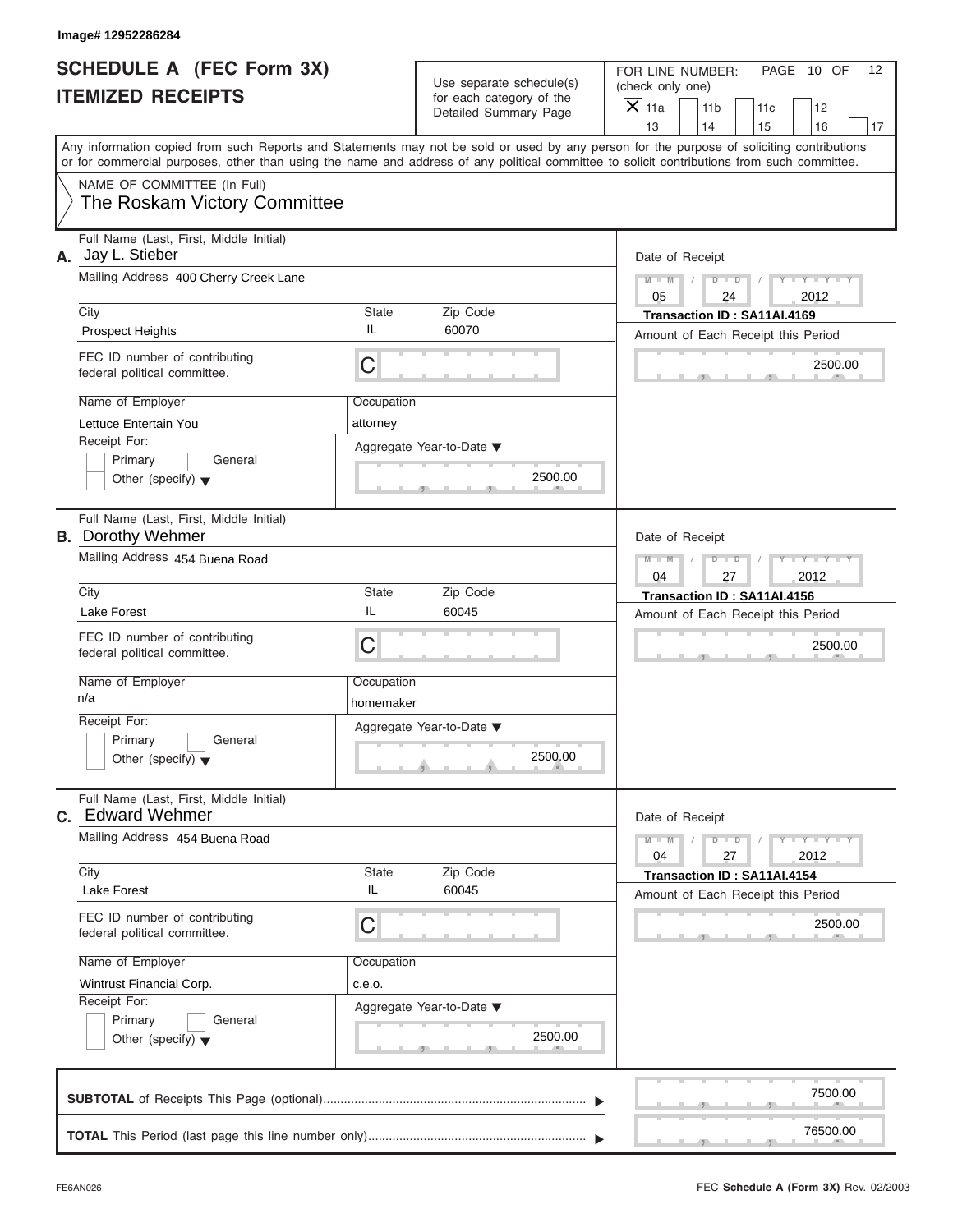| Image# 12952286285                                                                                                                                                                                                                                                                      |                                                                                 |                                              |                                                                                                                              |
|-----------------------------------------------------------------------------------------------------------------------------------------------------------------------------------------------------------------------------------------------------------------------------------------|---------------------------------------------------------------------------------|----------------------------------------------|------------------------------------------------------------------------------------------------------------------------------|
| SCHEDULE B (FEC Form 3X)<br><b>ITEMIZED DISBURSEMENTS</b>                                                                                                                                                                                                                               | Use separate schedule(s)<br>for each category of the<br>Detailed Summary Page   | (check only one)<br>$\overline{X}$ 21b<br>27 | PAGE 11 OF<br>12<br>FOR LINE NUMBER:<br>22<br>23<br>24<br>25<br>26<br>28a<br>28 <sub>b</sub><br>28c<br>29<br>30 <sub>b</sub> |
| Any information copied from such Reports and Statements may not be sold or used by any person for the purpose of soliciting contributions<br>or for commercial purposes, other than using the name and address of any political committee to solicit contributions from such committee. |                                                                                 |                                              |                                                                                                                              |
| NAME OF COMMITTEE (In Full)<br>The Roskam Victory Committee                                                                                                                                                                                                                             |                                                                                 |                                              |                                                                                                                              |
| Full Name (Last, First, Middle Initial)<br>A. Robert Watkins & Company                                                                                                                                                                                                                  |                                                                                 |                                              | Date of Disbursement                                                                                                         |
| Mailing Address 610 S. Boulevard                                                                                                                                                                                                                                                        |                                                                                 |                                              | $T - Y = T - Y = T - Y$<br>$D$ $D$<br>$M - M$<br>09<br>2012<br>05                                                            |
| City<br>Tampa                                                                                                                                                                                                                                                                           | Zip Code<br>State<br>FL.<br>33606                                               |                                              | Transaction ID: SB21B.4158                                                                                                   |
| Purpose of Disbursement<br>accounting services<br>Candidate Name                                                                                                                                                                                                                        |                                                                                 |                                              | Amount of Each Disbursement this Period                                                                                      |
| Office Sought:<br>House                                                                                                                                                                                                                                                                 | Disbursement For:                                                               | Category/<br><b>Type</b>                     | 540.35                                                                                                                       |
| Senate<br>President<br>State:<br>District:                                                                                                                                                                                                                                              | Primary<br>General<br>Other (specify) $\blacktriangledown$                      |                                              |                                                                                                                              |
| Full Name (Last, First, Middle Initial)<br>B. Robert Watkins & Company                                                                                                                                                                                                                  |                                                                                 |                                              | Date of Disbursement                                                                                                         |
| Mailing Address 610 S. Boulevard                                                                                                                                                                                                                                                        |                                                                                 |                                              | $-1 - Y - 1 - Y - 1 - Y$<br>$\Box$<br>$M - M$<br>$\overline{D}$<br>2012<br>06<br>01                                          |
| City<br>Tampa                                                                                                                                                                                                                                                                           | Zip Code<br><b>State</b><br>FL.<br>33606                                        |                                              | Transaction ID: SB21B.4171                                                                                                   |
| Purpose of Disbursement<br>accounting services<br>Candidate Name                                                                                                                                                                                                                        |                                                                                 | Category/<br><b>Type</b>                     | Amount of Each Disbursement this Period<br>216.50<br>. .                                                                     |
| Office Sought:<br>House<br>Senate<br>President                                                                                                                                                                                                                                          | Disbursement For:<br>Primary<br>General<br>Other (specify) $\blacktriangledown$ |                                              |                                                                                                                              |
| State:<br>District:<br>Full Name (Last, First, Middle Initial)<br>C.                                                                                                                                                                                                                    |                                                                                 |                                              | Date of Disbursement                                                                                                         |
| <b>Mailing Address</b>                                                                                                                                                                                                                                                                  |                                                                                 |                                              | $D$ $D$<br>$Y = Y = Y = Y$<br>M<br>$\blacksquare$                                                                            |
| City                                                                                                                                                                                                                                                                                    | Zip Code<br><b>State</b>                                                        |                                              |                                                                                                                              |
| Purpose of Disbursement<br>Candidate Name                                                                                                                                                                                                                                               |                                                                                 | Category/<br><b>Type</b>                     | Amount of Each Disbursement this Period                                                                                      |
| Office Sought:<br>House<br>Senate<br>President<br>State:<br>District:                                                                                                                                                                                                                   | Disbursement For:<br>Primary<br>General<br>Other (specify) $\blacktriangledown$ |                                              |                                                                                                                              |
|                                                                                                                                                                                                                                                                                         |                                                                                 |                                              | 756.85                                                                                                                       |
|                                                                                                                                                                                                                                                                                         |                                                                                 |                                              | 756.85                                                                                                                       |